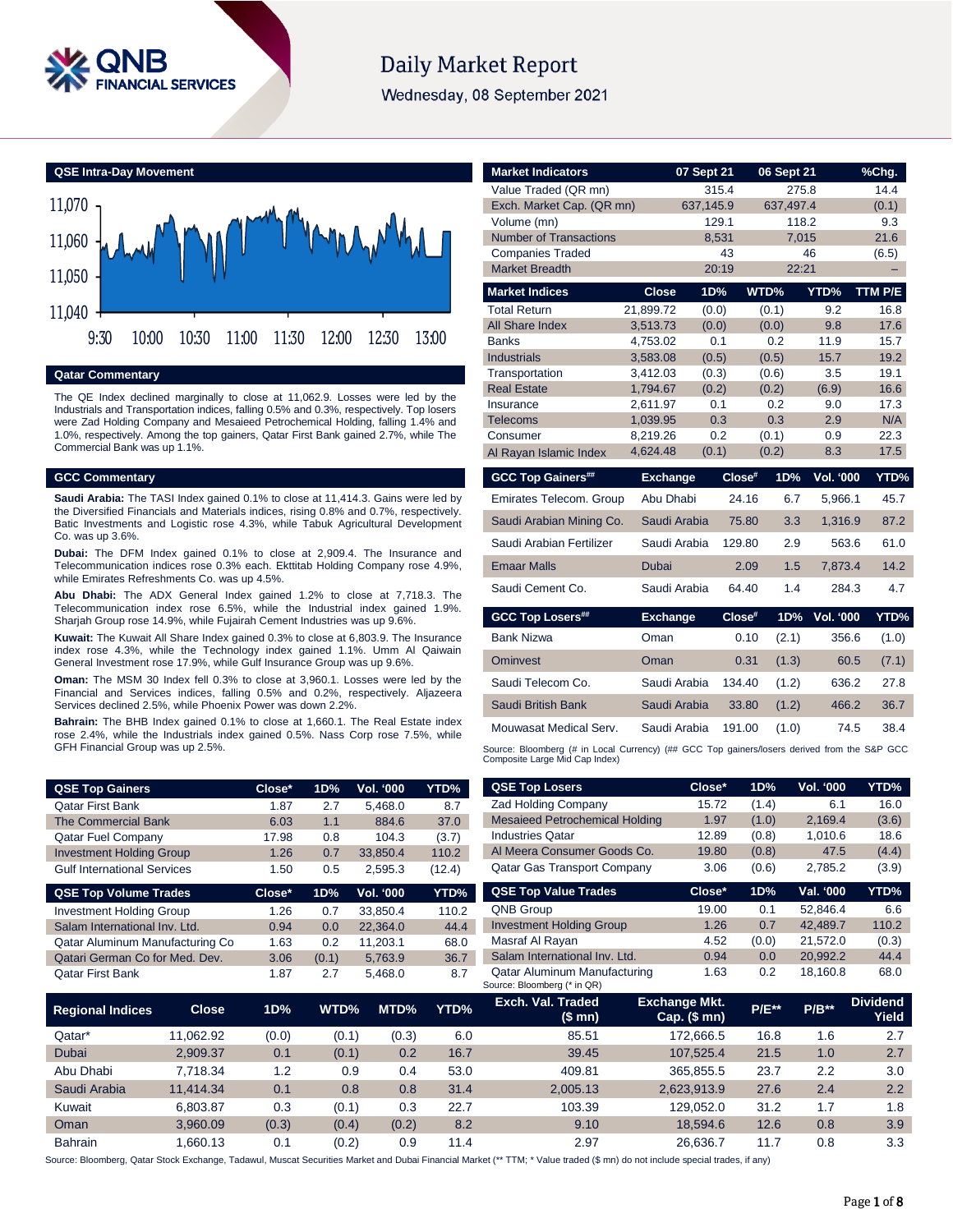### **Qatar Market Commentary**

- The QE Index declined marginally to close at 11,062.9. The Industrials and Transportation indices led the losses. The index fell on the back of selling pressure from Qatari, GCC and Arab shareholders despite buying support from foreign shareholders.
- Zad Holding Company and Mesaieed Petrochemical Holding were the top losers, falling 1.4% and 1.0%, respectively. Among the top gainers, Qatar First Bank gained 2.7%, while The Commercial Bank was up 1.1%.
- Volume of shares traded on Tuesday rose by 9.3% to 129.1mn from 118.2mn on Monday. However, as compared to the 30-day moving average of 168.2mn, volume for the day was 23.2% lower. Investment Holding Group and Salam International Inv. Ltd. were the most active stocks, contributing 26.2% and 17.3% to the total volume, respectively.

| <b>Overall Activity</b>        | Buy %* | Sell %* | Net (QR)       |
|--------------------------------|--------|---------|----------------|
| Qatari Individuals             | 43.11% | 49.46%  | (20,018,481.9) |
| <b>Qatari Institutions</b>     | 17.68% | 22.60%  | (15,501,907.0) |
| Qatari                         | 60.79% | 72.05%  | (35,520,389.0) |
| <b>GCC Individuals</b>         | 0.41%  | 0.29%   | 385,769.9      |
| <b>GCC</b> Institutions        | 0.85%  | 1.40%   | (1,728,301.4)  |
| <b>GCC</b>                     | 1.26%  | 1.68%   | (1,342,531.5)  |
| Arab Individuals               | 8.90%  | 9.45%   | (1,738,113.4)  |
| <b>Arab Institutions</b>       | 0.08%  | 0.15%   | (212, 233.2)   |
| Arab                           | 8.97%  | 9.59%   | (1,950,346.6)  |
| <b>Foreigners Individuals</b>  | 2.66%  | 3.38%   | (2,262,607.1)  |
| <b>Foreigners Institutions</b> | 26.32% | 13.29%  | 41,075,874.1   |
| <b>Foreigners</b>              | 28.98% | 16.67%  | 38,813,267.1   |

Source: Qatar Stock Exchange (\*as a % of traded value)

## **Earnings Releases and Global Economic Data**

#### **Earnings Releases**

| Company           | Market       | <b>Currency</b> | Revenue (mn)<br><b>2Q2021</b> | % Change<br>YoY | <b>Operating Profit</b><br>(mn) 2Q2021 | ∴% Change<br>YoY | <b>Net Profit</b><br>(mn) 2Q2021 | $\frac{9}{6}$<br>Change <sup>1</sup><br><b>YoY</b> |
|-------------------|--------------|-----------------|-------------------------------|-----------------|----------------------------------------|------------------|----------------------------------|----------------------------------------------------|
| Riyadh Cement Co. | Saudi Arabia | SR              | 401.4                         | 34.3%           | 173.1                                  | 38.4%            | 160.4                            | 32.2%                                              |

Source: TASI

#### **Global Economic Data**

| <b>Date</b> | <b>Market</b> | <b>Source</b>                        | <b>Indicator</b>                    | <b>Period</b> | <b>Actual</b> | <b>Consensus</b>         | <b>Previous</b> |
|-------------|---------------|--------------------------------------|-------------------------------------|---------------|---------------|--------------------------|-----------------|
| $07 - 09$   | EU            | Eurostat                             | Gross Fix Cap QoQ                   | 2Q            | 1.10%         | 1.30%                    | $-0.20\%$       |
| $07 - 09$   | EU            | Eurostat                             | Household Cons QoQ                  | 2Q            | 3.70%         | 3.00%                    | $-2.10%$        |
| $07 - 09$   | EU            | Eurostat                             | Govt Expend QoQ                     | 2Q            | 1.20%         | 0.60%                    | $-0.50%$        |
| $07 - 09$   | EU            | Eurostat                             | <b>Employment QoQ</b>               | 2Q            | 0.70%         | $\overline{\phantom{a}}$ | 0.50%           |
| $07 - 09$   | EU            | Eurostat                             | <b>Employment YoY</b>               | 2Q            | 1.80%         | $\overline{\phantom{a}}$ | 1.80%           |
| $07 - 09$   | <b>EU</b>     | Eurostat                             | <b>GDP SA QoQ</b>                   | 2Q            | 2.20%         | 2.00%                    | 2.00%           |
| $07 - 09$   | EU            | Eurostat                             | <b>GDP SA YoY</b>                   | 2Q            | 14.30%        | 13.60%                   | 13.60%          |
| $07 - 09$   | Germany       | Deutsche Bundesbank                  | <b>Industrial Production SA MoM</b> | Jul           | 1.00%         | 0.80%                    | $-1.00%$        |
| $07 - 09$   | Germany       | Bundesministerium fur Wirtscha       | Industrial Production WDA YoY       | Jul           | 5.70%         | 5.10%                    | 5.40%           |
| $07 - 09$   | China         | <b>National Bureau of Statistics</b> | <b>Trade Balance</b>                | Aug           | \$58,34b      | \$53.20b                 | \$56.58b        |
| $07 - 09$   | China         | National Bureau of Statistics        | <b>Exports YoY</b>                  | Aug           | 25.60%        | 17.30%                   | 19.30%          |
| $07 - 09$   | China         | <b>National Bureau of Statistics</b> | <b>Imports YoY</b>                  | Aug           | 33.10%        | 26.90%                   | 28.10%          |

Source: Bloomberg (s.a. = seasonally adjusted; n.s.a. = non-seasonally adjusted; w.d.a. = working day adjusted)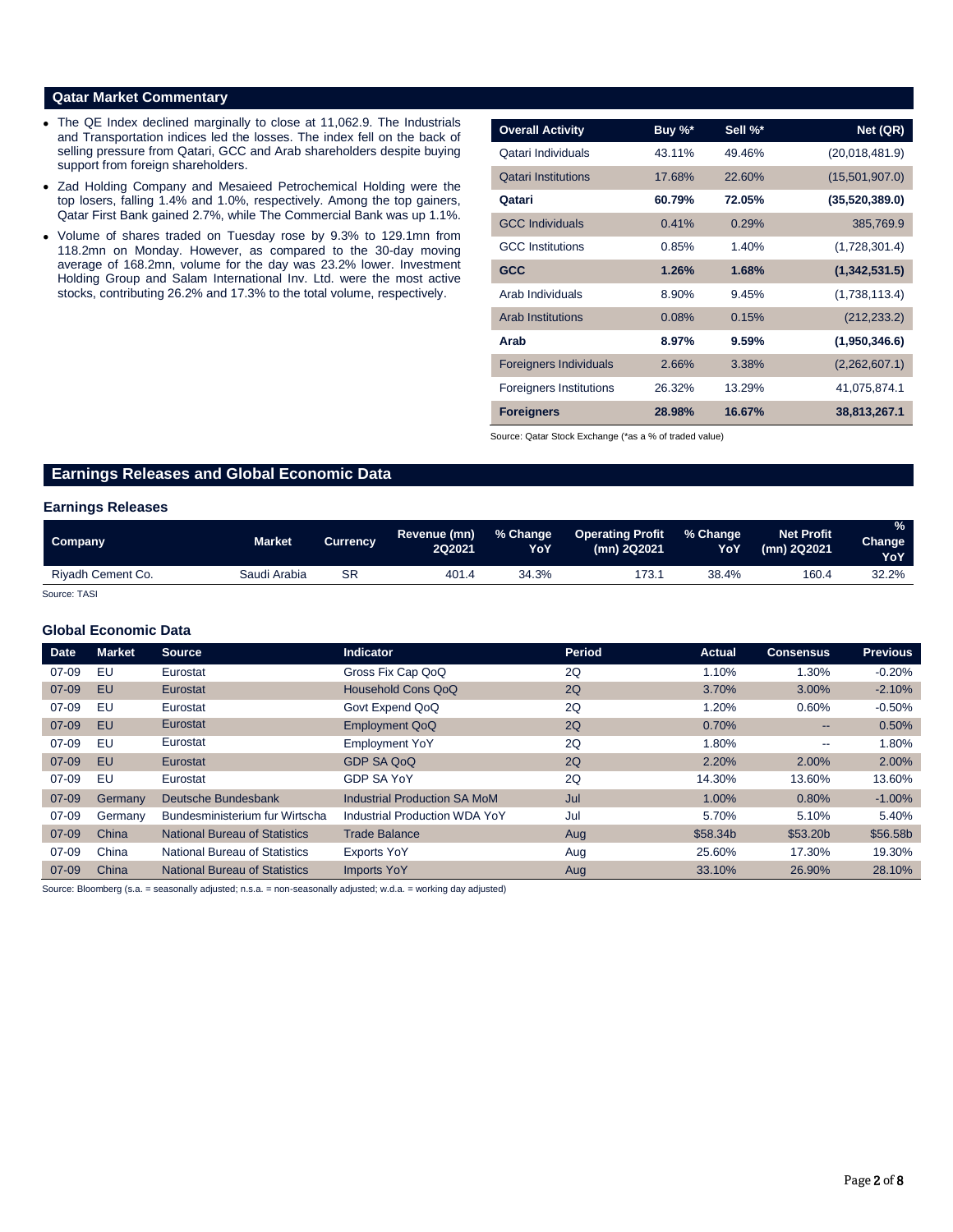# **News**

**Qatar** 

- **MARK to hold its EGM today –** Masraf Al Rayan (MARK) will be holding its Extraordinary General Meeting (EGM) virtually through Zoom platform today (September 08, 2021) at 4:30pm and on September 28, 2021 if the quorum is not reached in the first meeting. (Gulf-Times.com)
- **S&P Global: Qatar's sizeable external financing needs reflect banking sector funding profile –** Qatar's "sizeable" external financing needs reflect the funding profile of its banking sector, S&P Global said and noted GCC banks' performance should "improve" as higher oil prices support local economies. Stronger oil prices are a "key catalyst" for the region, S&P Global said. Improving price trends are "supportive" for operating conditions in most segments of the larger oil, gas, and commodities sectors – including contract renewals in oil field services, S&P Global said in a report yesterday. Hydrocarbon endowments are a "key differential" between GCC and North African sovereigns. Weak fiscal positions continue to weigh on North African countries, while GCC sovereign's accumulation of high levels of government assets supports both their fiscal and external positions. External imbalances remain a concern for Egypt. (Gulf-Times.com)
- **ORDS's Indonesian unit is said to weigh sale of Data Centers –** PT Indosat, the Indonesian wireless carrier unit of Qatar's Ooredoo (ORDS), is considering a sale of its data centers business amid consolidation in the industry, according to people familiar with the matter. The Jakarta-listed business is working with a financial adviser on the potential sale of the assets, which could fetch from \$150mn to \$200mn, the people said. The sale could draw potential interest from infrastructure investors and telecommunications companies, the people said, asking not to be identified as the information isn't public. Ooredoo has been in talks with CK Hutchison Holdings Ltd. to combine their Indonesian wireless phone businesses, a move that would consolidate Southeast Asia's biggest market in terms of subscribers. The firms agreed last month to extend exclusive negotiations until September 23. Telecommunications companies are seeking to sell assets that are not part of their core businesses, such as wireless towers and data centers, amid increasing interest from financial and infrastructure funds. A disposal of data centers by Indosat would follow its sale of more than 4,200 towers to Digital Colony, now known as DigitalBridge, earlier in the year in a \$750mn sale and leaseback deal. (Bloomberg)
- **BRES's Dukhan, Zekreet projects on-track –** Barwa Real Estate Group's (BRES) creative, full-fledged projects are ontrack with urban development plans in Dukhan, Zekreet, it was announced on Tuesday. These projects will support the growth of the real estate sector and meet the actual needs of the real estate market. They include the development of necessary infrastructure and services, which enhance the status of the industrial, residential, and tourist areas. The Dukhan Housing and Dukhan Community Centre projects align with the strategic urban plan for the QP concession area in Dukhan since its inception. The development of the Dukhan Housing Project contributed to providing the area with about 1,860 different-sized housing units and villas, built as per international specifications that keep pace with the city's modernity and at the same time meet all the needs and aspirations of married and bachelor staff. The Dukhan Community Centre also contains all facilities that support the well-being of residents in the area. The centre houses sports facilities, such as a bowling alley, an electronic games area, an indoor gym, and a multi-purpose gym, as well

as recreational and cultural facilities, café, and library. (Gulf-Times.com)

- **FocusEconomics: Qatar's economic activity gaining steam in 3Q2021 –** Qatar's economic activity appears to be gaining steam in the third quarter of this year, thanks to the progressive easing of COVID-19 restrictions from late May amid a rapid vaccination campaign with the PMI marking an 11-month high in July, FocusEconomics has said in its monthly report. According to FocusEconomics Consensus Forecast-Middle East & North Africa for September report, Qatar's economy should return to growth this year as foreign demand strengthens and looser restrictions at home aid domestic activity. "Investment in the energy sector and easing tensions with Gulf neighbors should also provide support. However, the potential snapback of restrictions amid new variants of COVID-19 poses a downside risk," the report said. "After shrinking in annual terms in the first quarter of 2021, the economy's YoY performance likely improved in the second quarter on a favorable base effect. However, underlying momentum in the non-energy sector was constrained by tougher COVID-19 restrictions early in the quarter, as suggested by falling PMI readings in April and May," it said. Meanwhile, the report said, signs from the energy sector were mixed, with mining and quarrying output falling sharply in June after expansions in April and May. "In other news, Qatar and Saudi Arabia recently established a coordination council and Qatar appointed an ambassador to Saudi Arabia, pointing to the ongoing thawing of relations between the two nations following years of tensions," the report said. FocusEconomics panelists see a 2.7% rise in GDP in 2021, which is unchanged from last month's forecast, before growth of 3.9% in 2022. (Qatar Tribune)
- **Qatar's private sector exports up 56% in 1H, says chamber report –** The total value of Qatar's private sector exports stood at QR12.3bn in the first half of 2021, reflecting a 56% growth over QR7.9bn recorded in the same period last year, according to the chamber's economic newsletter for August. Data showed that Qatari non-oil exports have recovered from the negative impact of Covid-19 and registered a significant increase both MoM and QoQ. Private sector exports in 2Q2021 amounted to QR7.2bn or a 41% increase over to QR5.1bn in 1Q. In the first half of 2021, Oman topped the destinations of Qatari exports, receiving about QR2.58bn. In June, exports of the private sector amounted to QR2.53bn, showing a 1.4% drop compared to QR2.57bn in May. On the other hand, exports increased by 161% in June 2021 compared to QR973mn in the same period last year. This increase demonstrated that the private sector has reached the recovery phase and its exports have bypassed levels at the beginning of the pandemic. The increase in private sector exports in June compared to the same month last year is attributed to the increase in exports through all types of certificates except for the Unified Arab Model, which decreased by 26.4%. Exports through the Unified GCC model recorded a sharp increase of 319.4%, followed by a 185.7% growth under the General Model, and a 9.4% increase through the GSP model certificate. (Gulf-Times.com)
- **Moody's: Qatar stays away from Sukuk market in H1 on lower funding needs –** Qatar was the only country in the GCC with no Sukuk issuance during the first six months of the year, according to Moody's, a global credit rating agency. "Significantly lower funding needs this year compared to 2020 meant no sovereign sukuk issuance in the first half (1H)," Moody's said in a report. Meanwhile, strong liquidity in the interbank market prompted banks and corporates to raise funding from private and syndication markets, it said. The report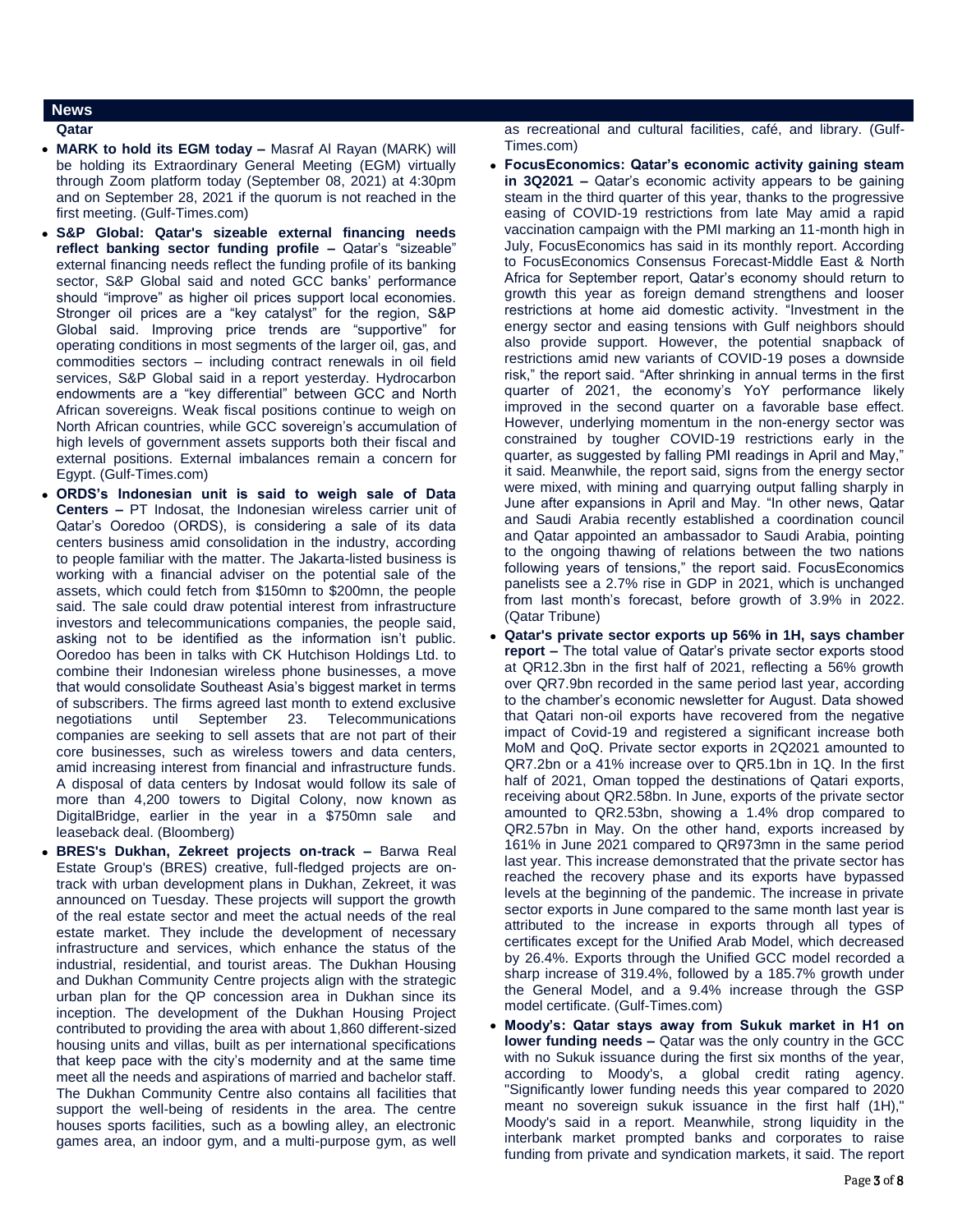said Sukuk issuance in the GCC declined by 19% in the first half to \$35.3bn due to a significant drop in sovereign issuance, which was only partially offset by higher corporate volumes. Saudi Arabia remained the largest issuer in the GCC accounting for around 62% or \$22bn of the total volume (down from \$24.5bn in 1H2020). (Gulf-Times.com)

- **Properties worth QR1.7bn sold in Qatar in August –** Properties worth QR1.7bn were sold in Qatar in August, according to the Ministry of Justice's Real Estate Registration Department. The month saw 360 real estate transactions, with a 7% jump in the number of properties and 22% jump in traded space over the previous month. The municipalities of Doha, Al Rayyan and Al Daayen recorded the biggest transactions in August in terms of value. While Doha saw deals worth QR654.819mn, the values of transactions recorded in Al Rayyan and Al Daayen stood at QR468.234mn and QR280.206mn respectively. Deals worth QR136.2mn were registered in Al Wakra municipality, QR114.5mn in Umm Salal municipality and QR59.8mn in Al Khor and Al Thakhira municipality. (Qatar Tribune)
- **ValuStrat: Qatar visitor arrivals fall 82% YoY in 1H –** The pandemic-induced restrictions have had a toll on the number of arrivals into Qatar in the first half of 2021, which was down 82% YoY to 100,423 visitors, researcher ValuStrat said in a report. Asia provided the largest source of inbound tourist arrivals, it said. As per QNTC, visitor entries were restricted to events and necessary business activities in view of the pandemic. Year-todate (YTD- 1H2021), average occupancy was estimated at 60%, up by 7% YoY indicating signs of recovery of the hospitality sector, ValuStrat said. YTD 1H2021, average ADR (QR386) and RevPAR (QR232) were up by 16% and 24% respectively, compared to same period in 2020. (Gulf-Times.com)
- **ValuStrat: Qatar expected to add 14,150 hotel keys in 2022 –** Qatar's hospitality sector is estimated to add 14,150 hotel keys till 2022, ValuStrat has said in its latest report. According to the report, 80% of the expected supply is designated under a 4 or 5 star rating. As per ValuStrat research, 1,558 keys were added during the first six months of 2021. Notable projects unveiled during the period were Hilton Salwa Beach Resort with 361 keys, Jouri Murwab Hotel with 134 rooms, Cielo Hotel Lusail with 70 keys, Bentley Luxury Hotel and Suites with 431 keys, Banyan Tree Doha at La Cigale Mushaireb with 126 rooms and 215 apartments and Marriot Executive Apartments City Centre with 254 apartments. Hyatt Residences West Bay was rebranded as Marriot Executive Apartments City Centre. Assuming no construction delays, the report said, the total supply could exceed 44,000 rooms by end of 2022. (Qatar Tribune)
- **ValuStrat: Leisure tourism will drive Qatar hospitality in medium term –** Leisure tourism is expected to drive the hospitality sector in Qatar as a pipeline of mixed-use projects are completed in the run up to the 2022 FIFA World Cup. The country was at an 'inflection point' prior to the COVID-19 pandemic, according to a report by ValuStrat, but like destinations globally, experienced a dip in foreign arrivals that continued into early 2021. However, an increase in domestic tourism in the country eased some of the burden of the fall in foreign visitors, ValuStrat said in its report, The Qatar Hospitality Market, 2019-2022. "Travel restrictions imposed during the pandemic have facilitated the growth of "staycations"," the report said. "This is corroborated by the fact that despite a 73% annual fall in international visitors in Qatar during 2020, occupancy of hotels merely reduced by 10% YoY, averaging at 54% by end of 2020." The report added: "Leisure tourism is projected to drive the hospitality sector in the medium term as travel restrictions

are lifted globally. Qatar has a pipeline of mixed-use projects of distinctive hotels, resorts, attractions and massive retail offerings which are expected to be a catalyst of the growth of demand for tourism." ValuStrat highlighted projects which include a water park with the world's highest water slide, and Place Vendome, a super-regional mall, projected to open by the end of 2021, which will feature a canal running to the sea. (Zawya)

- **Qatar Chamber-sponsored 'Merwad 6' to kick off on October 1 –** The sixth edition of the Merwad Exhibition is scheduled to kick off on October 1 at the Qatar National Convention Centre (QNCC), according to Qatar Chamber. The six-day expo, which is sponsored by Qatar Chamber and organized by Vouge Event Company, will display products and designs of 135 prominent designers from Qatar, alongside designers from other GCC countries, Lebanon, Turkey, and India. The expo will include 150 booths presenting a variety of abayas, dresses, and women's supplies and accessories. (Gulf-Times.com)
- **Shop Qatar, Qatar's biggest retail festival, to kick off on September 10 –** Qatar's biggest retail and entertainment festival, Shop Qatar, will take place from September 10 to October 10, 2021. Organized by Qatar Tourism, the month-long festival will be held under the theme "One Festival. Countless Experiences". In its fifth edition, the extravaganza will be the first major festival to take place in Qatar in 18 months as a result of the COVID-19 pandemic. As many as 15 venues across Qatar will offer up to 90% discount on a range of consumer goods, including clothes, electronics, cosmetics and accessories for men, women and children. (Qatar Tribune)
- **Al Baker lauds vaccine success as 'Shop Qatar' launched –** Qatar's high vaccination rate and falling infection rates have boosted the confidence of the public and government in opening up the country to more activities, Qatar Airways Group Chief Executive and Chairman Qatar Tourism HE Akbar Al Baker said as he announced the return of the month-long shopping and entertainment extravaganza 'Shop Qatar.' In its fifth edition, Shop Qatar will be the first major festival in Qatar in 18 months and will run from September 10 to October 10. This year's event will see 15 venues across Doha offer discounts of up to 90%. The event is going international for the first time with the participation of Qatar Duty Free at Hamad International Airport (HIA). "Qatar has been a leader in countries that have managed to really control the pandemic in a very strong and sustainable manner. We can also see that by the grace of God, our infection rates are dropping rapidly, our vaccination rates are among the highest in the world, and people are now confident likewise the authorities that we can open up the country for us to get back to normal life as soon as possible," Al Baker said. (Peninsula Qatar)

#### **International**

 **Halifax: UK house prices jump as market strength persists –** British house prices rose sharply last month in a further sign of strong momentum in the market even after the partial withdrawal of tax breaks on property purchases, a survey from mortgage lender Halifax showed on Tuesday. House prices rose by 0.7% in August, the biggest month-on-month rise for three months and following a 0.4% rise in July, Halifax said. In annual terms, house price growth cooled to 7.1% from 7.6% in July, the weakest reading for five months. The number of property purchases slumped in July when a year-long exemption from stamp duty for the first 500,000 pounds (\$687,550) of a house purchase ended in England and Northern Ireland. But other gauges of the housing market suggest the gradual expiry of the tax breaks has not resulted in a sharp slowdown. Last week, rival mortgage lender Nationwide said its measure of British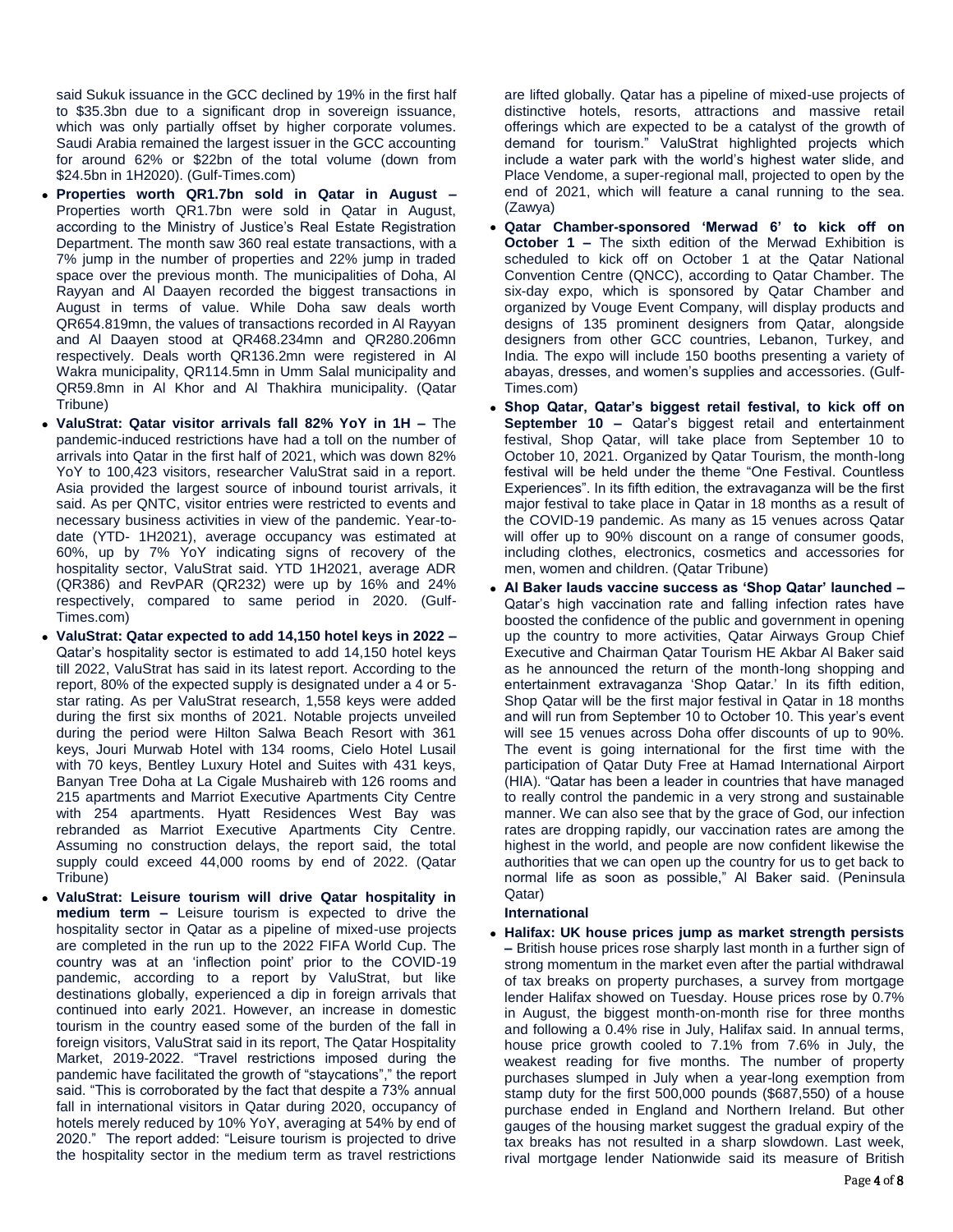house prices rebounded surprisingly strongly in August to show their second-biggest monthly rise in 15 years after a fall in July. (Reuters)

- **Rebound in German factory output signals bottlenecks easing –** German industrial output rose more than expected in July after three monthly drops, data showed on Tuesday, in a sign that factories are partly overcoming supply bottlenecks which have been holding back a recovery in Europe's biggest economy. The Federal Statistics Office said industrial output, including construction and energy, increased by 1.0% on the month after a revised decline of -1.0% in June. A Reuters poll had pointed to a rise of 0.9%. Output in manufacturing alone jumped by 1.3% as factories churned out more capital and consumer goods. Construction output rose 1.1% while production in the energy sector fell 3.2%. "After the decline in industrial production in the second quarter, the third quarter got off to a friendly start," the economy ministry said. The mighty automobile industry increased its output by 1.9% and the equally important machinery and engineering sector hiked production by 6.9%, the ministry said. "Even if the supply bottlenecks with semiconductors, which have slowed down production, are likely to persist for a while, the output figures suggest that industry could have overcome its low point," the ministry added. Many investors are still worried that supply shortages could hamper industrial output in the coming months. (Reuters)
- **ZEW: German investor morale falls as shortages hold back recovery –** Investor sentiment in Germany deteriorated for the fourth month in a row in September as investors expect raw material scarcity and chip shortages to slow the recovery in Europe's largest economy, a survey showed on Tuesday. The ZEW economic research institute said its survey of investors' economic sentiment fell to 26.5 from 40.4 points in August. A Reuters poll had forecast a fall to 30.0. "Market experts expect the economic situation to improve. Yet the scope and dynamics of the recovery have been significantly reduced," ZEW President Achim Wambach said in a statement. "Chip shortages in the automotive sector and scarcity of resources in construction have significantly impacted expectations in those sectors." A separate ZEW gauge of current conditions rose to 31.9 from 29.3 in August. That compared with a consensus forecast for 34.0 points. (Reuters)
- **Japan upgrades 2Q GDP on stronger business spending –** Japan's economy grew faster than the initially estimated in the April-June quarter, helped by solid capital expenditure, although a resurgence in COVID-19 is undermining service-sector consumption and clouding the outlook. Revised GDP data by the Cabinet Office released on Wednesday showed the economy grew an annualized 1.9% in April-June, beating economists' median forecast for a 1.6% gain and the initial estimate of a 1.3% expansion. It followed Prime Minister Yoshihide Suga's announcement last Friday that he was stepping down, paving the way for the September 29 ruling party leadership race, in which contenders will outline their plans to revive the world's third-largest economy. The upward revision was caused by better-than-initially-estimated business spending, as a brisk global economic recovery powered capital expenditure and factory output, which more than offset weak service-sector activity. Still, Japan's economic recovery remains fragile due to slow COVID-19 vaccinations and as pandemic restrictions hamper private-sector activity, some analysts say. (Reuters)
- **Japan's tepid July household spending adds to economic recovery doubts –** Japan's household spending grew less than expected in July as a resurgence in COVID-19 cases hindered consumer activity, throwing broader economic recovery

prospects into doubt. The world's third-largest economy is struggling to shake off the impact of the coronavirus pandemic, which forced the government to impose new state of emergency restrictions that now cover about 80% of the population. Household spending rose 0.7% YoY in July, after a revised 4.3% fall in June, government data showed on Tuesday. The modest rise, which partly reflects a sharp contraction in July 2020 as consumers delayed spending amid the initial pandemic shock, was weaker than a median market forecast for a 2.9% gain in a Reuters poll. The MoM figures showed a 0.9% contraction in July, the third straight month of decline, the government data showed, dashing expectations for 1.1% growth. "Face-to-face leisure services stayed weaker with worsening COVID-19 infections and the reinstatement of state of emergency curbs in Tokyo," said Masato Koike, an economist at Dai-ichi Life Research Institute. "Going forward, the tug-ofwar between worsening infections and vaccination will keep services spending volatile." Takumi Tsunoda, senior economist at Shinkin Central Bank Research Institute, said continued infections could have dragged private consumption even lower in August. Spending on food, leisure and transportation rose year-on-year while spending on consumer electronics, utility payments and face masks fell. Separate data on Tuesday showed inflation-adjusted real wages in July rose 0.7% from the same month a year earlier, though the gain was also because of a flattered comparison with last year's steep pandemic-driven drop. Other government data on Tuesday showed the coincident indicator index, which consists of various economic indicators, fell 0.1 point from the previous month to 94.5 in July as semiconductor supply woes and COVID-19 outbreak in other parts of Asia hit Japan's factory output and exports. These mixed results were unlikely to dispel worries that Japan's economy is at risk of slowing down in the third quarter, as explosive growth in COVID-19 cases at home and in other parts of Asia weighs on consumer and corporate activity. (Reuters)

 **China's August exports growth unexpectedly picks up speed in boost to economy –** China's exports unexpectedly grew at a faster pace in August thanks to solid global demand, helping take some of the pressure off the world's secondbiggest economy as it navigates its way through headwinds from several fronts. China staged an impressive recovery from a coronavirus-battered slump, but economic momentum has weakened recently due to the Delta variant-driven COVID-19 outbreaks, high raw material prices, slowing exports, tighter measures to tame hot property prices and a campaign to reduce carbon emissions. Shipments from the world's biggest exporter in August rose at a faster-than-expected rate of 25.6% from a year earlier, from a 19.3.% gain in July, pointing to some resilience in China's industrial sector. Analysts polled by Reuters had forecast growth of 17.1%. "August exports showed that despite a higher base for comparison from last year, the ongoing global recovery will not be impeded, and the impact from the resurgence in the COVID-19 pandemic remains limited," said Ji Chunhua, Senior Vice President of Research at Zhongtai International. Export growth of machineries and hi-tech products stayed high in August, Ji said. Exports from neighboring countries also showed encouraging growth last month, with South Korean shipments accelerating on strong overseas demand. Some of the port gridlock also appears to have cleared in a boost to China's shippers last month. The eastern coastal ports have suffered congestion as a terminal at the country's second biggest container port shut down for two weeks due to a COVID-19 case. That put further pressure on global supply chains already struggling with a shortage of container vessels and high raw material prices. However, behind the robust headline figures, businesses are struggling on the ground. Companies faced increasing pressure here in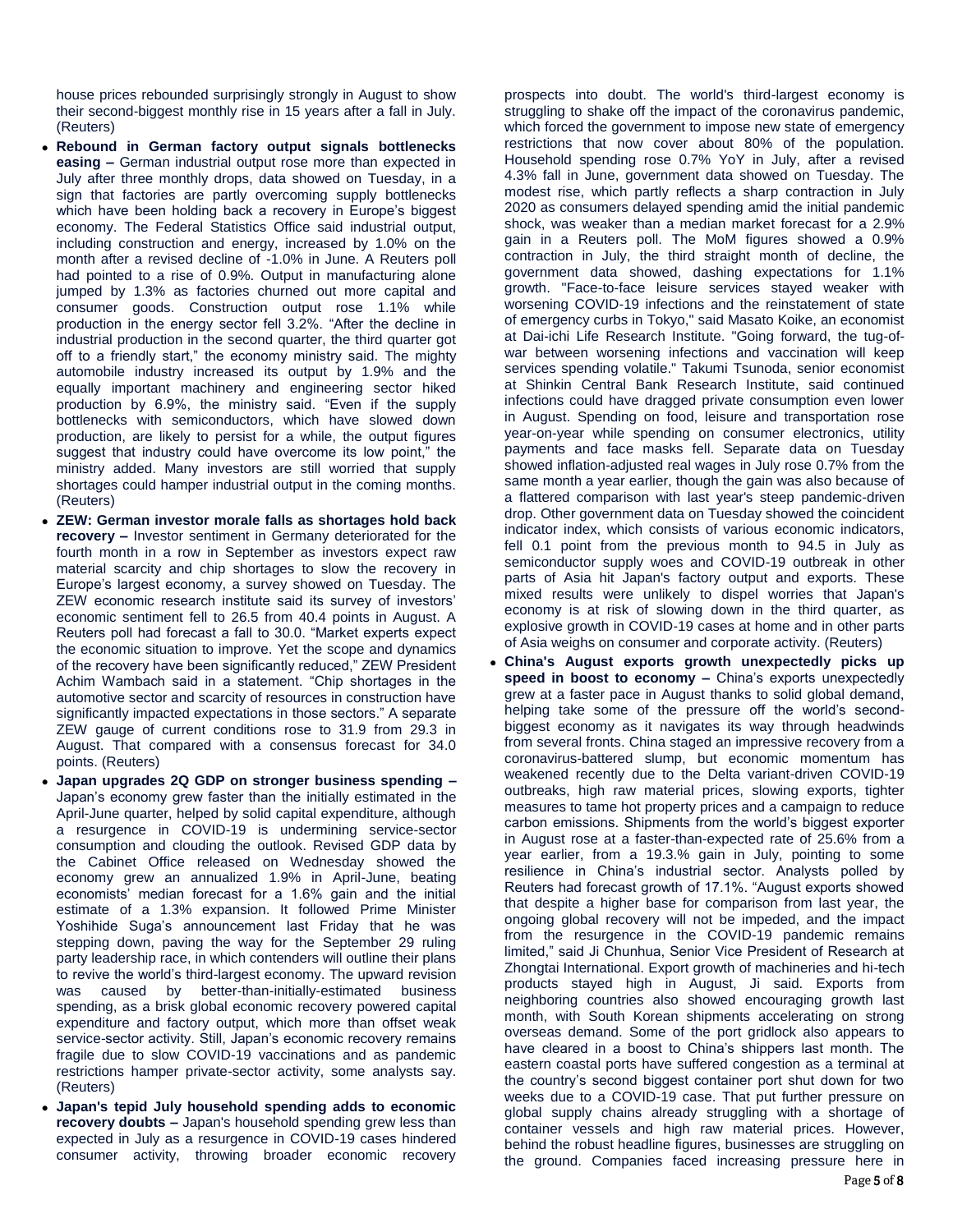August as factory activity expanded at a slower pace while the services sector slumped into contraction. A global semiconductor shortage has added to the strains on exporters. Imports increased 33.1% YoY in August, beating an expected 26.8% gain in the Reuters poll, buoyed by still high prices. That compared with 28.1% growth in the previous month. China posted a trade surplus of \$58.34bn in August, versus the poll's forecast for a \$51.05bn surplus and \$56.58bn in July. (Reuters) **Regional**

- **Moody's: Sukuk issuance to stop growing for first time in five years –** Global sukuk issuance will be flat or slightly lower this year after five straight years of strong growth as higher crude prices have reduced oil-rich Gulf governments' financing needs, Moody's said on Tuesday. The expected volume is despite issuance increasing in the first half of the year by 3% to \$102bn, driven by sales from Malaysia and Indonesia. Issuance volume in Southeast Asia, which made up more than half of total issuance in the first half, increased 22% while in the Gulf it declined 19%. "Reduced issuance from GCC (Gulf Cooperation Council) governments was partly offset by stronger activity in the corporate sector," Moody's said. Moody's sees total sukuk issuance this year between \$190bn and \$200bn from a record \$205bn last year, as continued large financing needs in Malaysia and Indonesia will drive strong issuance from that region. (Reuters)
- **GCC food demand to reach 52.4mn metric tons by 2025 –** GCC food demand will see a compound annual growth rate (CAGR) of 2.3% to reach 52.4mn metric tons (MT) by 2025, up from 46.8mn in 2020, according to a new report by Alpen Capital. As demand increases, the food industry is also adapting to changing tastes, with increasing consumption of vegetables. There is increasing demand for organic packaged foods as well as protein and dairy alternatives, as the younger generation focuses more on ethical concerns and the carbon footprint of food, a webinar for the launch of Alpen Capital's GCC Food Industry report heard. The UAE and Saudi Arabia account for 75% of the GCC's food consumption and demand for specific sectors is growing, said Sanjay Bhatia, managing director of Alpen Capital. (Zawya)
- **Saudi sovereign wealth fund offers to buy 60% stake in Zain Saudi's towers –** The Public Investment Fund, Saudi Arabia's sovereign fund, has made a non-binding offer to buy a 60% stake in the towers of Kuwaiti-backed Zain KSA, while two other investors offered to buy another 20% stake, valuing the towers at \$807mn, Zain said on Tuesday. Zain KSA, which will keep a 20% stake, plans to sell its passive, physical towers infrastructure and retain all other wireless communication antennas, software, technology, and IPs, it said in a statement. The other two investors offering to buy a 10% stake each are Prince Saud Bin Fahad, and Sultan Holding Company, it said. (Reuters)
- **IFR: Saudi Arabia's PIF hires banks to advise on ESG –** Saudi Arabia's sovereign wealth fund, the Public Investment Fund (PIF), has hired five international banks as members of an environmental, governance and social (ESG) panel for its medium-term capital-raising strategy, IFR News reported on Monday. Sources told Reuters in July that PIF sent banks a request for proposals to help it set up an ESG framework that would allow it to expand its funding base by attracting ESGfocused investors. The hydrocarbon-rich Gulf has seen a surge of interest in ESG-related initiatives and deals amid growing awareness among global investors about ESG risks. (Reuters)
- **Saudi's Zain KSA board approves offers for stakes in towers from PIF, others –** The board of directors of Mobile Telecommunications Co. Saudi Arabia, also known as Zain KSA

has approved non-binding offers from the Public Investment Fund (PIF), Prince Saud Bin Fahad, and Sultan Holding Company, to acquire stakes in the Zain KSA's telecom towers infrastructure. The three entities would acquire stakes of 60%, 10% and 10%, respectively, with Zain KSA holding the remaining 20%, the telecoms company said in a statement to the Saudi bourse Tadawul, where its shares trade. The offers valued the 8,069 Zain KSA towers at SR3,026mn. Under the terms of the offers, Zain KSA will sell its passive, physical towers infrastructure and retain all other wireless communication antennas, software, technology, and IPs. (Zawya)

- **Saudi Aramco expands industrial investment program –** The oil producer signs 22 new MoUs and one JV agreement with global companies. Targets value creation opportunities in sustainability, technology, industrial and energy services, and advanced materials MoU signed with Solvay, DHL Supply Chain, Veolia, Air Liquide, Haliburton, PIF, Baker Hughes, Linde, Schlumberger, AIC Steel, GSW, McDermott, Seyang, Sendan, Narmel, Samsung Engineering, Hyundai, Saipem, Elion, Green Groves, Honeywell, Gulf Modular Industry, Armorock, Shell AMG Recycling, United Company for Industry, Aveva, Baosteel. (Bloomberg)
- **First Abu Dhabi is said to start sale of \$1bn payments arm**  First Abu Dhabi Bank has kicked off the sale of a stake in its payments business Magnati, in a potential deal that could value the unit at about \$1bn, people familiar with the matter said. The banking group is working with Morgan Stanley to reach out to potential investors, according to the people, who asked not to be identified because the information is private. The sale could attract interest from companies in the financial industry as well as private equity firms, the people said. FAB is considering keeping a stake in Magnati after any deal, the people said. Deliberations are ongoing, and no final decisions on the scope of the potential disposal have been taken, according to the people. (Bloomberg)
- **Saudi Wealth Fund Makes \$484mn Bid for Mobile Towers –** Saudi Arabia's sovereign wealth fund has made a \$484mn bid for a controlling stake in the mobile phone towers unit of the kingdom's second-largest telecom company. The Public Investment Fund offered to buy a 60% stake in Zain Saudi's towers infrastructure in a deal that would value the unit at SR3bn. It also received bids from Prince Saud Bin Fahad and Sultan Holding Co. to acquire an additional 10% stake each. Mobile Telecommunications Co. Saudi Arabia, as Zain Saudi is formally known, would own the remaining 20%. "The agreement would result in unlocking cash invested in the fixed assets of the company, and this liquidity may be used to pay down debt which would reduce financial charges," said Muhammad Faisal Potrik, head of research at Riyad Capital. There would be a corresponding rise in annual lease payments for these towers, but the net impact is expected to be "positive" for Zain Saudi, he said. (Bloomberg)
- **UAE's Etisalat secures approvals to raise foreign ownership limit to 49% –** Emirates Telecommunications Group (Etisalat) has obtained the necessary approvals to allow foreigners to own 49% of the telecom giant's share capital, the company confirmed on Tuesday. With the approvals secured, the plan to increase the foreign ownership limit in their stocks to 49% "has come into effect", the telecoms firm said in a bourse filing to the Abu Dhabi Securities Exchange (ADX). Etisalat, as well as Emirates Integrated Telecommunications Company (Du), announced early this year their plans to increase the foreign shareholding limits. Etisalat had said that the move would require approvals, including changes to the company's Articles of Association. (Zawya)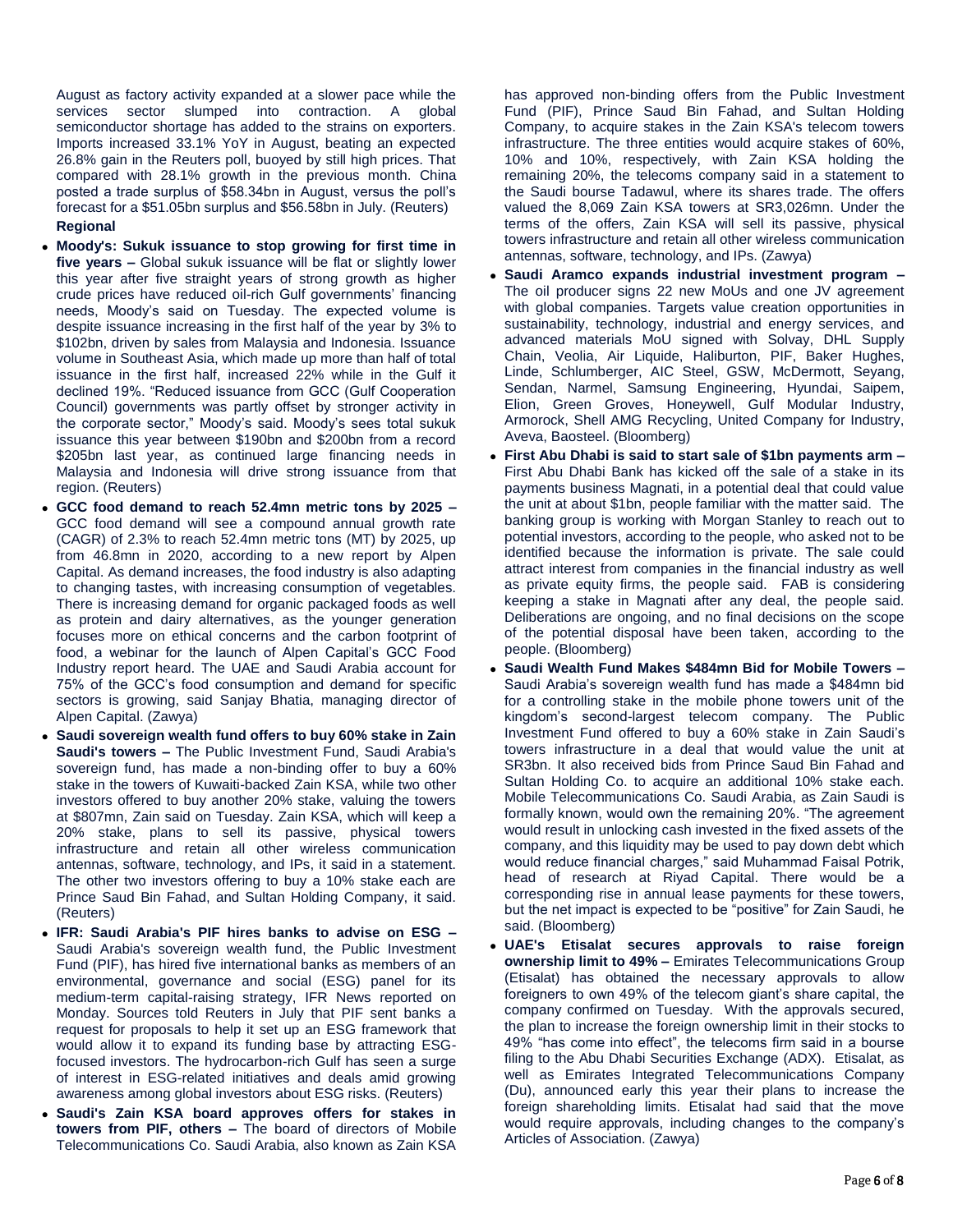- **UAE Gulftainer's subsidiary announces \$50mn expansion plan in Saudi –** UAE-based Gulftainer's subsidiary in Saudi Arabia, Gulf Stevedoring Contracting Company (GSCCO), unveiled on Tuesday a major expansion plan worth \$50mn. The initiative, which includes installation of new equipment and "additional assets", is expected to further improve the handling capacity of Jubail Commercial Port (JCP) on Saudi Arabia's east coast. "These improvements are projected to contribute to Jubail's GDP by more than \$100mn," a statement said. "The recent initiative is in line with the National Ports and Logistic Development Program and the Saudi 2030 Vision's third pillar covering container and general cargo ports, ro-ro operations, logistics and bonded re-export zones." (Zawya)
- **Dubai's Aramex splits core businesses as part of reshuffle –** Dubai-listed courier Aramex (ARMX.DU) said on Tuesday it had split its core businesses as part of a reshuffle aimed at capturing growth in the post-COVID-19 transportation and logistics industry. The company, in which Abu Dhabi-backed investor ADQ last year bought a 22.25% stake, has set up Aramex Express, which will offer deliveries between businesses and consumers, and Aramex Logistics, in charge of business-tobusiness operations, it said in a statement. It has appointed Mohammad Alkhas as Chief Operating Officer (COO) for Aramex Logistics and Alaa Saoudi as COO for Aramex Express. (Reuters)
- **Dubai villa, apartment sales hit 4-year high at \$4bn in August –** Home buyers in Dubai spent a total of AED14.97bn in August 2021, the highest since January 2017, Property Finder reported on Tuesday. Last month also recorded a total of 5,780 deals, making August the best month for the property market in the past 12 years, in terms of transaction volume. The latest figures indicate that sentiments in the market, which hit a snag at the start of the pandemic last year, is back up, according to Lynnette Sacchetto, director of research and data at Property Finder. "These figures are a true testament to the strength of Dubai, particularly the residential market. Consumer and investor sentiments are up, which shows the confidence of people, including foreign direct investment into Dubai," Sacchetto said. (Zawya)
- **Source: First Abu Dhabi Bank's corporate Finance Head to leave –** First Abu Dhabi Bank's Head of Corporate Finance, Andy Cairns, is leaving UAE biggest lender, a source close to the matter said. Cairns, a senior managing director at FAB, had been with the group for eight years. It was not immediately clear why he is leaving the bank. FAB saw a leadership change earlier this year when Hana al-Rostamani became the bank's first female Chief Executive, replacing banking veteran Andre Sayegh who retired. It has emerged as a major player in the loans and bonds market in the Middle East and North Africa (MENA) and has been involved in major regional transactions. (Reuters)
- **Mubadala Petroleum, Eni team up on energy transition –** Italy's Eni has teamed up with Mubadala Petroleum to look at joint investments in the energy transition field as part of plans to cut carbon footprints. In statements on Tuesday, the two groups said they had signed a memorandum of understanding (MoU) to cooperate in areas like hydrogen and carbon capture in the Middle East, North Africa, South East Asia, Europe and other regions of mutual interest. Mubadala Petroleum, owned by Abu Dhabi sovereign wealth fund Mubadala Investment Company, said the agreement was part of its "proactive approach to Environmental, Social & Governance (ESG) considerations and its energy transition goals". (Reuters)
- **ADQ plans to list Abu Dhabi ports on local bourse this year –** Sovereign wealth fund ADQ plans to list Abu Dhabi Ports on the emirate's exchange before the end of the year, the latest in

a series of planned share sales on the bourse. The listing on Abu Dhabi Securities Exchange is expected to comprise a sale of a portion of existing shares to investors in the United Arab Emirates, according to a statement on Tuesday. Abu Dhabi is set to list its ports operator a year after neighboring Dubai took DP World private, one of several delisting from the local bourse. (Bloomberg)

- **ECM Watch: Abu Dhabi Vies with Riyadh as large listings pour in –** Abu Dhabi is catching up to regional leader Saudi Arabia in the race for stock-market listings thanks to a clutch of offerings that are set to raise billions of dollars, a sign the emirate's efforts to boost its local exchange are paying off. Satellite operator Yahsat kicked off the initial public offering frenzy in July, becoming the first listing on the exchange in nearly four years. On Monday, Abu Dhabi National Oil Co. said it's planning to sell shares in its drilling unit in what would rank among the largest IPOs in the UAE. A day later, sovereign wealth fund ADQ announced plans to list Abu Dhabi Portsbefore the end of the year. Others including Emirates Global Aluminum and Adnoc's fertilizer joint venture Fertiglobe are also weighing going public in Abu Dhabi, Boomberg News has reported. (Bloomberg)
- **Document: National Bank of Kuwait hires banks for dollar senior bonds –** National Bank of Kuwait, the Gulf country's largest lender, has hired banks to arrange the sale of US dollardenominated six-year bonds that will be non-callable for five years, a bank document showed on Tuesday. Citi, JPMorgan and NBK Capital have been mandated as joint global coordinators. Those banks and BofA Securities, Goldman Sachs International, HSBC, MUFG and Standard Chartered will act as joint lead managers and bookrunners, the document from one of the banks showed. They will arrange investor calls starting on Tuesday, to be followed by a benchmark issuance of senior unsecured paper, subject to market conditions. Benchmark size typically means at least \$500mn. (Reuters)
- **Gulf Insurance Group completes buyout of AXA's Gulf region business –** Gulf Insurance Group (GIG) has completed the acquisition of global insurer AXA's holdings in the Gulf region. The transaction involves AXA's 50% stake in AXA Gulf (which operates in Bahrain, the UAE, Oman and Qatar) and a 34% stake in AXA Cooperative Insurance Company (Saudi Arabia). The deal was valued at US\$264mn (SG\$355 mn). AXA Gulf will be rebranded as GIG Gulf and will hold 50% ownership in the Saudi Arabian entity. As part of the transaction, GIG also acquired Yousuf Bin Ahmed Kanoo Group of Companies' (YBA Kanoo) shareholding in AXA Gulf. The purchase significantly expands GIG's insurance portfolio, giving it access to two new markets in Oman and Qatar and reinforcing its operations in Bahrain, the UAE and Saudi Arabia. (Bloomberg)
- **Bahrain's cashless transactions reached \$3.62bn in 1H2021 –** Cashless transactions in Bahrain surged by 50% YoY to \$744mn in August after reaching nearly \$4bn in the first half of the year, the country's central bank said on Tuesday. The total number of payments made online and through point-of-sale (POS) machines reached 11.3mn during the month, up by 65% compared to the same period last year. The first half of the year saw a total of 53mn cashless payments valued at \$3.62bn, posting a 45.6% growth rate over the \$2.4bn worth of transactions recorded in the same period last year, according to the central bank. (Zawya)